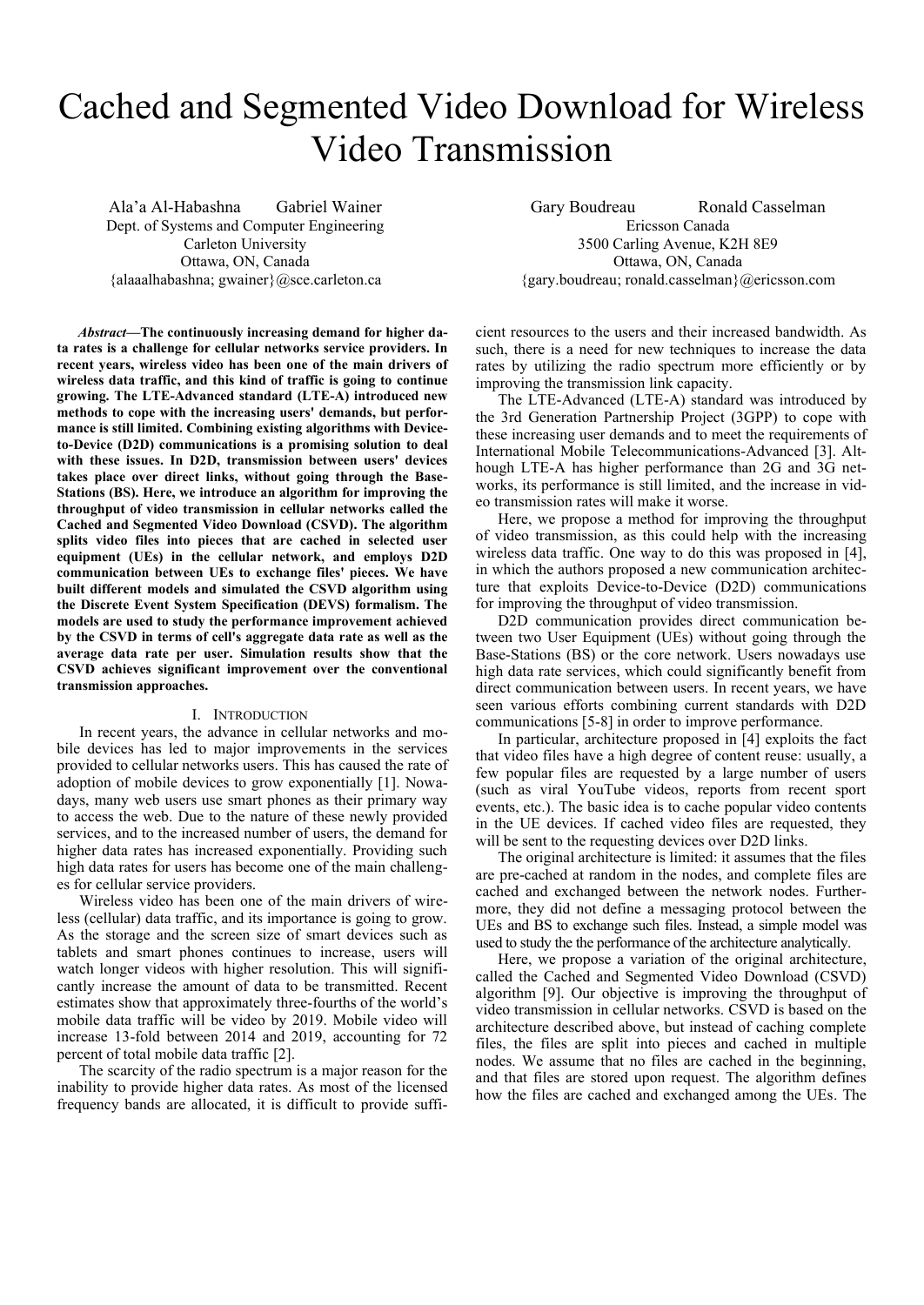algorithm also considers the messaging/signaling protocol between the BS and the UEs. Only the selected UEs in each cluster are used for caching to reduce inter-cluster interference. A complete detailed protocol has been defined, including a variety of messages necessary for this communication, and a complete definition of the protocol is described.

We built a suite of models using the Discrete Event System Specification (DEVS) formalism [20] and the CD++ DEVS toolkit to model an LTE-A cellular network. The hierarchical and modular nature of DEVS was useful for modeling and simulating this network, which was built using different submodels, in which each one implements a different component of the wireless network. Each of the submodels could be tested and verified separately, and later integrated into the whole model, and reused. This made it easy to design, implement, and test. System level simulations were performed to evaluate the performance of the CSVD algorithm with different parameters. Simulation results show that CSVD achieves a significant improvement over the conventional transmission approach where D2D communication is not employed. Furthermore, simulation results show the performance of CSVD under different parameters (number of users, files' popularity, etc.).

The rest of this paper is organized as follows, In Section 2, we provide an overview of related work. In Section 3, we present the CSVD algorithm. In Section 4, we describe the modeling of the LTE-A cellular network in DEVS. The simulation scenarios and results are presented in Section 5.

#### II. BACKGROUND

Recently, various research efforts focused on improving the data rates of cellular networks, and on how to meet the increasing performance demands. A great deal of this research has been conducted at the physical layer, focusing on the transmission link capacity [11]. However, such improvement is limited, as the rates achieved by modern networks are close to the theoretical limits. Another approach has been to decrease the size of the cells in order to provide higher spectral efficiency [12]. This is a costly approach, which requires increasing the number of cells in the network.

As we discussed in the Introduction, improving the transmission of video could improve the overall performance of the network. In [13], the authors proposed caching popular video files at the BSs or at the mobile switches, reducing the traffic on the backhaul network and eliminating the need to fetch the file from the Internet. Nevertheless, this caching does not improve the transmission between UEs and BS over radio links.

In [14], the authors proposed creating simultaneous codedmulticasting opportunities. The contents are placed in order to allow the central server to satisfy the requests of several users with different demands with a single multicast stream. The multicast streams are generated by coding across the different files requested by the users. Each user exploits the content stored in the local cache memory to enable decoding of its requested file from these data streams. In [15], another approach was proposed for caching video files. The idea is to cache contents expected to be requested by a user on their device. This can be applied by using a virtual home-box layer for distributing efficient and scalable future internet video on demand streaming services. In these two approaches, cached contents can be only used locally by the caching devices, and cannot be exploited by others in the network.

In recent years there has been a great deal of research on using D2D communication in cellular networks, as it provides a good means for improving performance [5-8], and different authors started to use this method combined with caching. The *mobile content delivery network* is a proposed technology in which devices that are designated as caching servers are used to provide nearby users with cached contents on demand`, and content delivery could take place over D2D links [16]. While this technology could help improve the data rates in cellular networks, it is costly as these designated devices need to be placed throughout the network, configured, and maintained. Instead, the architecture, proposed in [4] can improve the throughput of video transmission and overcome the problem of rapidly increasing wireless video traffic. In current cellular networks, when a UE wants to download a video file, it sends the request to its BS. The BS will get the file and send it to the requesting UE through a cellular downlink (DL). In the approach presented in [4], the cell is divided into "clusters" of nodes. Each cluster contains a group of nodes that can exchange information with each other by using D2D links. The nodes in each cluster can save video files. When a video file is requested by a UE, the BS will check to see if the file is stored in the virtual storage of that cluster. If the requested file is found, it will be transmitted from the UE that has the file to the requesting UE over a D2D link. The network model in [4] is oversimplified. It also is assumed that video files are already saved in the UEs and random storage of the video files is considered. How the files are cached is not considered. Furthermore, it is assumed that UEs should save and forward complete files over D2D links.

In [17], the authors provide analytical results on the throughput scaling laws of wireless networks with caching and asynchronous content reuse, and they compare the method above with coded multicasting. Analytical results showed that the proposed approach achieves the same throughput scaling law of the infrastructure-based coded multicasting scheme. In [18] the authors studied coded multicasting analytically in order to allow nodes in an "infrastructure-less" network to exchange pre-cached files. This means that no BS is considered in the network. Files are assumed to be pre-cached. They do not discuss how the files are placed in the nodes, and the signaling/messaging between the UEs and the BS is not studied.

D2D communication highly depends on the participation of users in sharing contents. As such, it is important to find different approaches to motivate such user involvement. There has been much research on incentive mechanisms to motivate user involvement in D2D communication [19-21].

As mentioned in the introduction, we used the architecture proposed in [4] to define the CSVD algorithm for improving the throughput of video transmission in cellular networks. We studied the performance of the algorithm by building a complex model and running varied simulations of the new protocol. We used the DEVS formalism [22] to build our models and to test and evaluate the CSVD algorithm. DEVS has been proposed as a sound formal framework for modeling generic dynamic systems and includes hierarchical, modular and component-oriented structure and formal specifications for defining structure and behavior of a discrete event model.

A DEVS model is composed of structural (Coupled) and behavioral (Atomic) components, in which the coupled com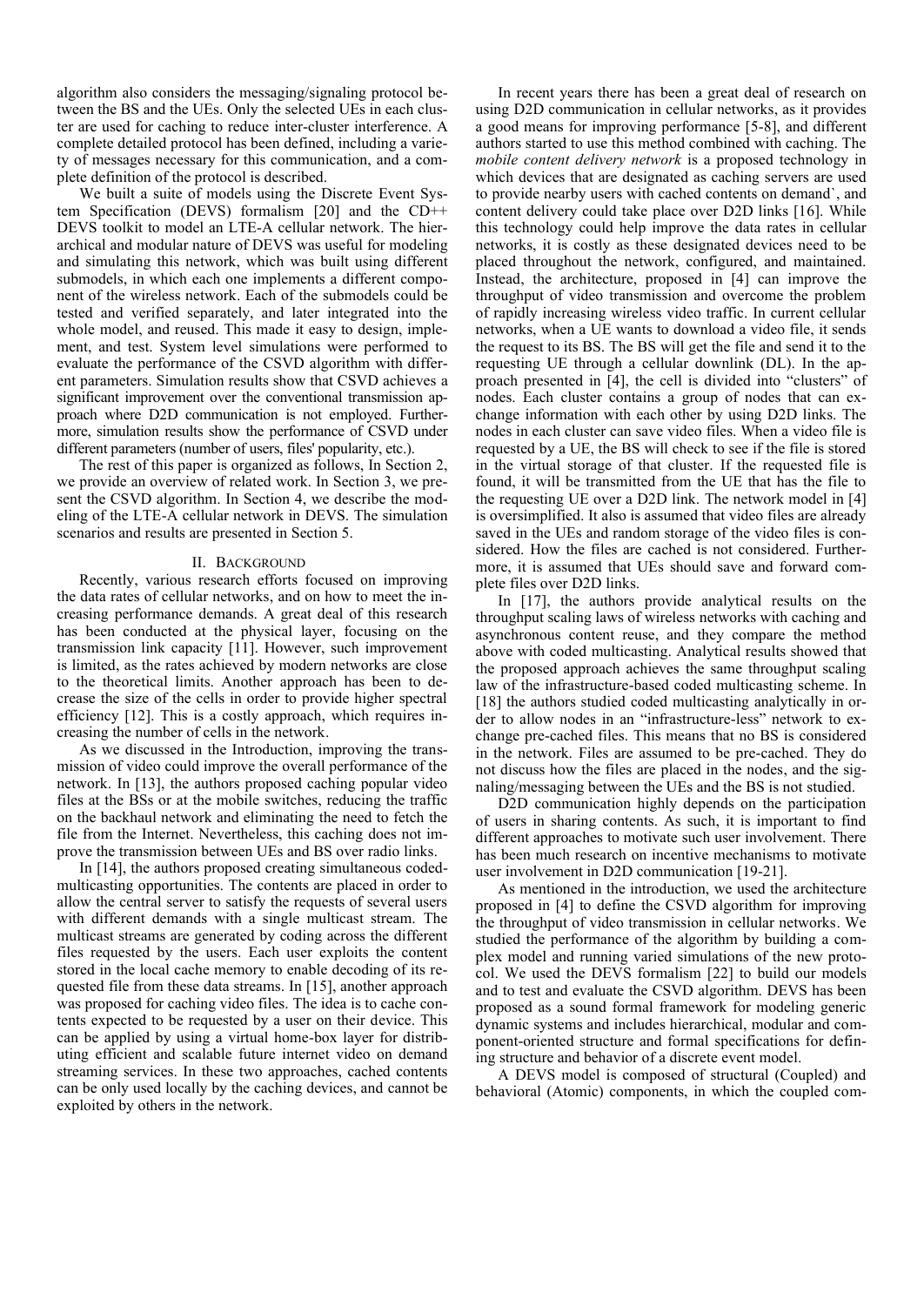ponent maintains the hierarchical structure of the system, while each atomic component represents a behavior of a part of the system [22]. An input to the atomic component via an input port triggers a state transition (referred to as "external transition"), and in contrast the state transition (referred to as "internal transition") at the end of the time-delay of each state leads to an output generation through an output port.

We used the CD<sup>++</sup> toolkit [23] to implement our LTE-A network DEVS model. CD++ is an open-source simulation software written in C++ that implements the DEVS abstract simulation technique. The simulation engine tool of CD++ is built as a class hierarchy [23]. Using CD++, atomic models are developed using C++ programming language and can be incorporated into the class hierarchy. In addition to the atomic models, passive classes can be also used. Coupled models can be created using a language built in the simulation engine.

Modeling the LTE-A network using DEVS will be discussed in Section 4. In the following Section, we provide a detailed description of the CSVD algorithm and how it operates.

## III. THE CSVD ALGORITHM

CSVD focuses on scenarios where there is limited area with high density of users, for instance:

- Sport events in which users want to download instant replays from this event, or videos of other events taking place at the same time.
- Live concerts with detailed video feeds of the arena.
- Massive religious events (i.e., a Pope's Mass in St. Peter's Basilica in The Vatican).
- Large political events (i.e., election results or inauguration speeches).
- University convocations.

Let us consider one cell in a cellular network, in which the BS is in the middle of the coverage area, as seen in Fig. 1.



Fig. 1. Cell after clustering.

In this research, we only considered cases where UEs are stationary. Furthermore, we did not consider UE power failure. At the beginning, the BS starts by dividing the cell into clusters, as follows:

*1)* The BS logically divides the coverage area into nonoverlapping subareas. Each one of these will be a cluster.

*2)* The BS sends a broadcast Clustering message telling the UEs that a cluster formation is about to start.

*3)* The UEs reply with a Clustering Response message indicating their location.

*4)* The BS assign UEs to clusters based on their locations, and it selects the UEs in the central area of each cluster as Storage Members (SMs) of that cluster, as in Fig. 1. We only choose UEs *in the middle* of each cluster as SMs, in order to prevent inter-cluster interference when the SMs transmit to other UEs in the same cluster using D2D links.

After completing the clustering phase, the transmission phase can begin. In this phase, the UEs send requests to download video files to the BS. When the BS receives a download request, it processes the request, and responds as follows.

- Send With Assistance (SWA): if the file (or parts of it) is available in any of the SMs, the BS will ask them to send the pieces to the requesting UE over D2D links.
- Send To a SM (STSM): if the requested file is not available in the distributed cache (or more copies need to be cached in the cluster) and the requesting UE is a SM, the BS will send the file to that UE over a cellular link, and it will ask the UE to cache the file. This case allows the SMs to cache video files. These files will be available for UEs in the cluster when requested later.
- Send To a UE (STUE): otherwise, the BS will send the file directly to the requesting UE over a cellular link.

In the following sections, we discuss the different cases discussed above in detail.

*A. Send With Assistance case*

Fig. 2 shows the steps of the download process of a file for the SWA case.



Fig. 2. CSVD algorithm.

As we can see, the BS, a requesting UE, and SMs are in the same cluster as the requesting UE. In this case, the download process will be as follows:

*1)* The UE sends a *Download Request* message to the BS.

*2)* As this file has already been sent before to an SM to cache it, the BS has a MetaInfo file that describes the parame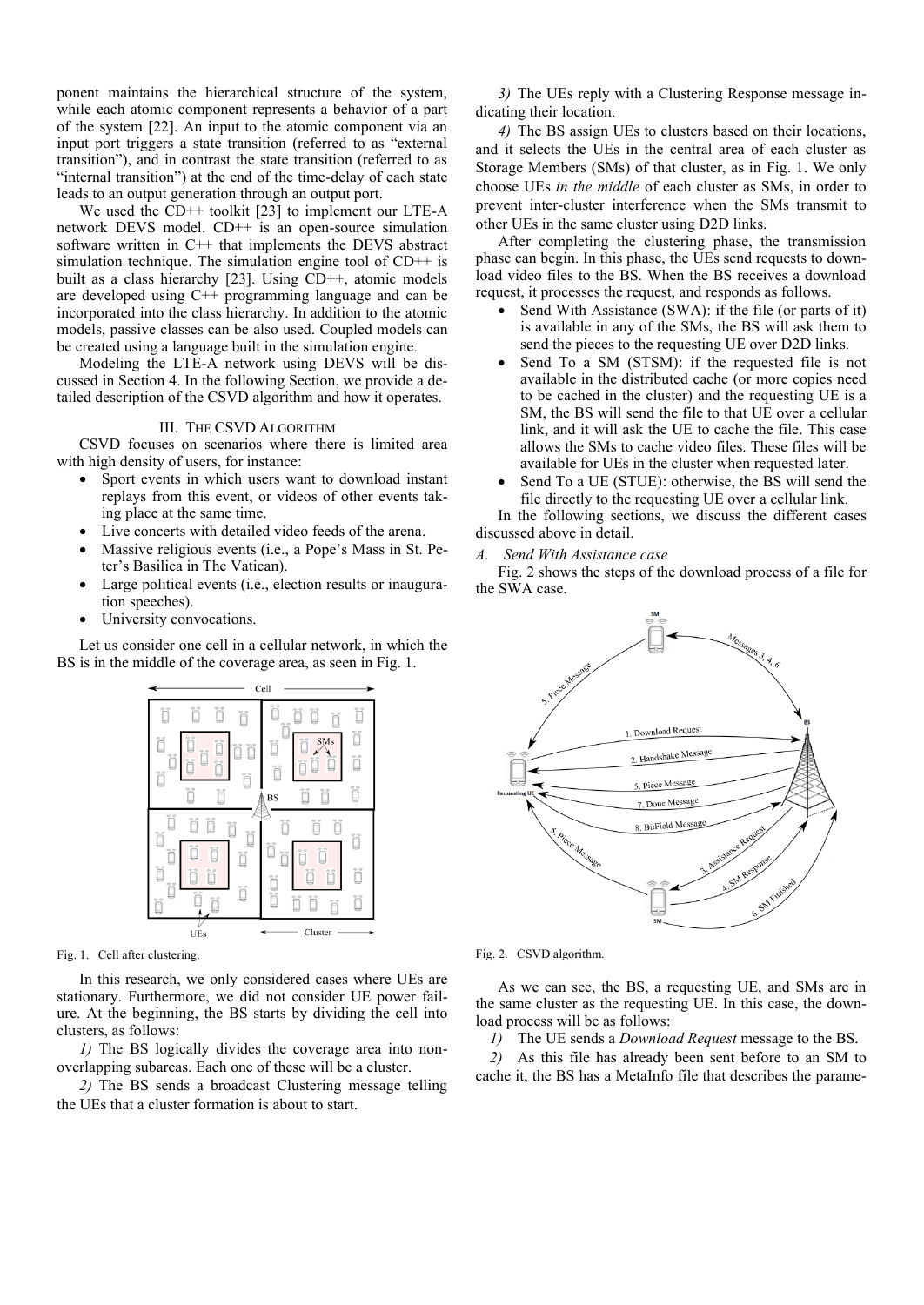ters for the download session of this video file. The MetaInfo file contains the following fields.

|                  | TABLE I.<br><b>METAINFO FILE</b>    |                                      |
|------------------|-------------------------------------|--------------------------------------|
| Field            | <b>Description</b>                  |                                      |
| File Size        |                                     | The file size in bytes               |
| Number of Pieces |                                     | The number of pieces                 |
| Piece size       |                                     | The piece size in bytes              |
| Last piece size  |                                     | Last piece size in bytes             |
| File name        |                                     | A string representation of the file. |
| Info             | A dictionary that describe the file |                                      |

TABLE I. METAINFO FILE

The fields in the MetaInfo file represent the parameters for this download session. This will be sent to the requesting UE to set the parameters of this download (Number of pieces, file name, etc.). The first field is the size of the file to be sent in bytes. As the piece size is fixed, the number of pieces can be found. The size of the last piece is variable, and it is indicated in the fourth field. The File name is a string representation of the file. This is generated by the BS, and serves as a unique identifier of the file for this algorithm. The BS then sends a handshake message to the requesting UE. The handshake message contains the MetaInfo file above.

*3)* The BS will check its database to find out which of the SMs have the pieces of the cached file. Then, the BS will send an *Assistance Request* message to these SMs asking for their assistance to send pieces to the requesting UE. The *Assistance Request* message has a field indicating the number and indexes of the pieces that the SM needs to send to the requesting UE.

*4)* The SMs will send a *Response* message. The SMs will indicate whether they are available to assist with this download session or not. The Response message also contains a field that indicates the maximum number of outstanding assists the BS should send, i.e., the maximum number of assists this SM can handle at a time. The SM finds this number based on the current processes/transmissions it is handling. The SM can send this message to BS during the assistance session if it wants to change the maximum number of concurrent Assists.

*5)* The BS and the SMs starts sending the pieces to the requesting UE. Each time the BS wants an SM to forward new piece(s) of the file, it will send that SM an *Assistance Request* message indicating the piece(s) to forward. Each piece message has an index that identifies the piece.

*6)* When an SM finishes sending pieces, it will send an *SM\_Finished* message to the BS, acknowledging the transmission of the piece(s).

*7)* When the BS receives *SM\_Finished* for the pieces from the SMs participating, and when it finishes sending its pieces, it will send a *Done* message to the requesting UE.

*8)* When the requesting UE receives a *Done* message, it will send a *BitField* message indicating the pieces it has received.

Using D2D links to transmit cached pieces of the files can save a considerable amount of cellular resource blocks (RBs) that can be used to serve other users, which will increase the cell throughput and the video transmission rate.

As part of the CSVD algorithm, the BS should keep track of the followings in its database:

- A list of the current clusters
- For each cluster, the BS should keep a list of the members and SMs of each cluster
- A list of cached files/pieces, and the caching SMs of each piece

## *B. Send To a SM case*

In this case, the file transfer starts by the SM sending a Download Request message to download a file. After receiving the request, the BS will start a session with this UE. If this is the first time a SM request this file, the BS creates a MetaInfo file that contains information about this transfer. The MetaInfo file is the same as in table 1. The BS also creates a handshake message and sends it to the requesting SM. The BS then starts sending pieces of the file directly to the SM over cellular link. The Save bit in the Piece message is always set to indicate that the SM should cache the received piece. The SM keeps a BitField to keep track of the received pieces. After sending all the pieces, the BS will send a *Done* message. When the SM receives all the pieces and the *Done* message, it will send a message containing the BitField to the BS to indicate the end of the file transfer.

## *C. Send To a UE case*

In this case, the requesting UE is not an SM, and the file is not available in the cluster. There are two differences between this case and STSM. First, the BS always splits the file into pieces and creates a new MetaInfo file as the file was not requested by a SM before. Second, the Save bit is always zero in the Piece message so that the piece will not be cached.

### *D. The SVD algorithm*

We call our implementation of the conventional download process the Segmented Video Download (SVD), as video files are sent in pieces. In SVD, we do not use file caching or D2D communications. Instead, the files will be sent as in STUE.

#### IV. MODELING OF THE MOBILE NETWORK

As discussed earlier, we built a DEVS model of the proposed architecture and executed numerous simulation scenarios, some of which will be discussed in these sections.

Fig. 3 shows the structure of a coupled DEVS model used for a single cell network. This model was used to evaluate the performance of the CSVD and SVD. As can be seen, at the top level, we have the Cell coupled model, which contains the BS, Transmission Medium, and many UE coupled models. We can have an unlimited number of UEs. The Cell coupled model also contains the Cell Manager atomic model.

The BS coupled model is used to simulate the BS in the cell. It contains two atomic models, BS Queue and BS controller. The BS controller is where the BS part of the algorithm is implemented (for example, steps 2, 3, 5, and 7 in Fig. 2). The *BS Queue* atomic model is used to buffer messages sent to the *BS Controller*. The BS Queue atomic model buffers messages sent for the BS controller. It checks the destination address of each message to see if the message is intended for the corresponding controller. If it is, it will buffer this message to be sent to the controller. Otherwise, the message will be discarded. The UE coupled models are used to model the UEs in the cell. Each one of these models contains two atomic models: *UE Queue*, and *UE Controller*. The UE part of the algorithm (for example, steps 1, 4, 5, 6, and 8 in Fig. 2) is implemented in the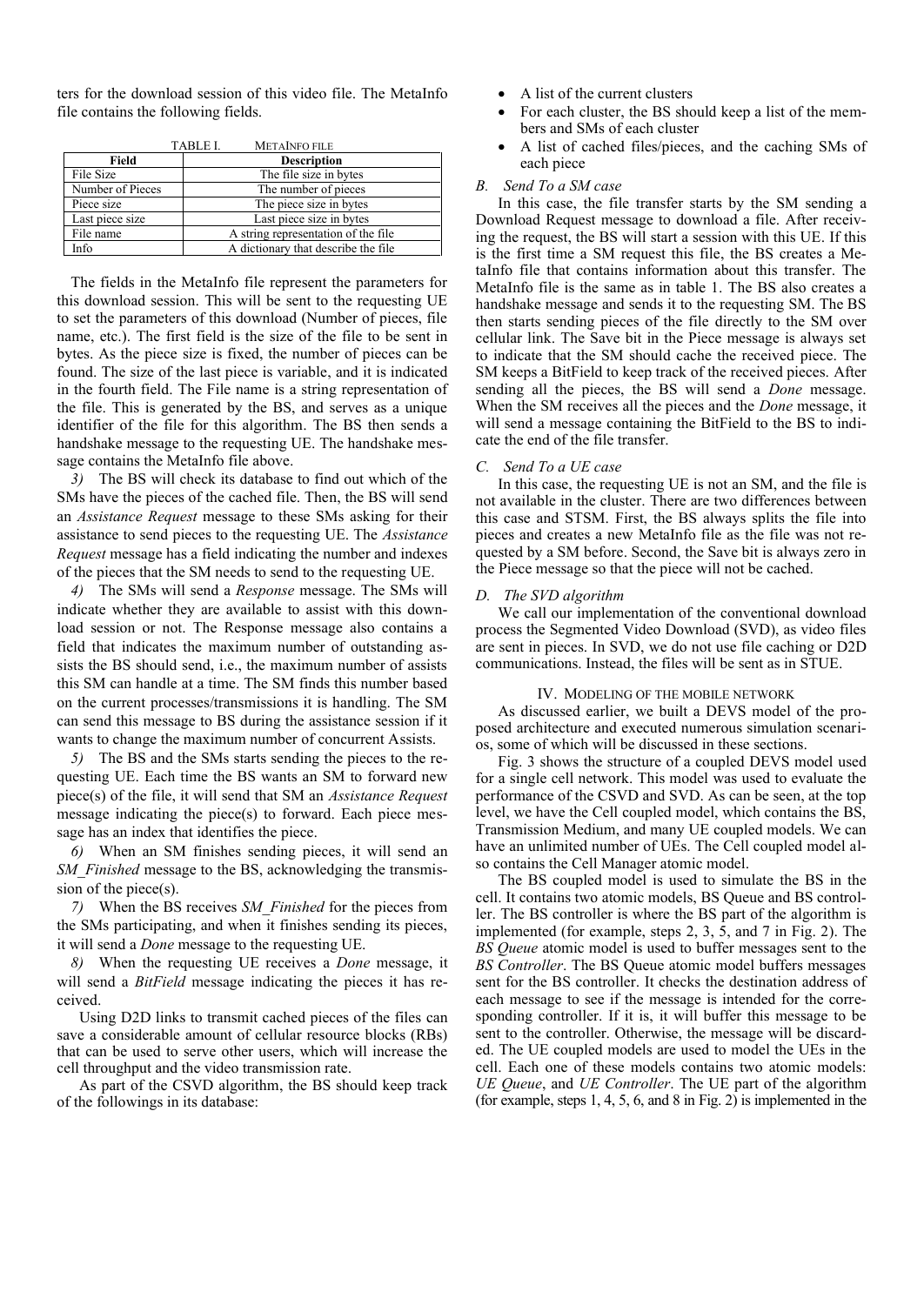UE controller atomic model. As with the BS Queue, the UE Queue buffers messages that are sent to the corresponding controller.

Aside from the atomic model components above, many other passive classes have been added. These include classes to model the cellular DLs and uplinks (ULs), D2D links, download sessions the BS has with UEs, cell clusters, etc.

The *Cluster* passive class is used to model the division of the cell into clusters. An object of the Cluster class has *x* and *y* coordinates that specify the area of the cluster. Each object of the Cluster class has a list of pointers called *Members*. Items in this list point to the UE Controller objects that are members of this cluster. Furthermore, each object of the cluster class has a list of pointers called *SMs*. Items in this list point to the UE Controller objects that are SMs of this cluster.



Fig. 3. Coupled DEVS model of the cellular network.

The transmission *Medium* model represents the interaction between the UEs, BSs, and pairs of UEs in the model. The Medium model receives all the messages sent and broadcasts them to all the other nodes and the BS. As mentioned above, the Queue of the BS and the UEs will use the destination address to recognize their messages.

The cellular DLs and ULs between the BS and the UEs, as well as the D2D links between the UEs are initialized by the Cell Manager at the beginning of the simulation. We consider path loss and shadowing. For cellular links, the Macro cell propagation model for urban area is employed [24]. The propagation model (*L*) is given by,

$$
L = 40 * (1 - 4 * 10^{-3} * Dhb) * log_{10}(d)
$$
  
- 18 log<sub>10</sub> (Dhb) + 21 log<sub>10</sub> (f) + 80dB (1)

where *d* is the base station-UE separation in kilometers, *f* is the carrier frequency in MHz, and *Dhb* is the base station antenna height in meters, measured from the average rooftop level. The path loss (*PL*) is then can be calculated as

$$
PL = L + LogF \tag{2}
$$

where *LogF* is a log-normally distributed shadowing with standard deviation of 10dB. The received signal is then can be calculated as

$$
P_{\scriptscriptstyle{RX}} = P_{\scriptscriptstyle{TX}} - MAX(PL - G_{\scriptscriptstyle{TX}} - G_{\scriptscriptstyle{RX}}, MCL) \tag{3}
$$

where  $P_{RX}$  is the received signal power,  $P_{TX}$  is the transmitted signal power,  $G_{TX}$  is the transmitter antenna gain, and  $G_{RX}$  is the receiver antenna gain, and *MCL* is the minimum coupling loss.

Considering Additive White Gaussian Noise (AWGN), the link data rate, *R*, can then be calculated as

$$
R = B^* \log_2(1 + \frac{P_{\text{RX}}}{N_0 B}),\tag{4}
$$

where  $N_0$  is the noise variance and *B* is the transmission bandwidth.

For D2D transmission, we used a Millimeter wave channel model at 24 GHz defined in [25]. The path loss for D2D links, *PLD2D*, can be calculated as

$$
PL_{p_{2D}} = 60.05 + 1.95 * 10 \log_{10}(d) + LogF_{p_{2D}},
$$
 (5)

where *LogF<sub>D2D</sub>* is log-normally distributed shadowing with standard deviation of 4.3 dB. The data rate is calculated as in equation (4).

The BS Controller and the UE Controller models were built using a similar approach. For a detail description of these models and their functionalities, the reader is referred to the Appendix.

## V. SIMULATION SCENARIOS AND RESULTS

We used system level simulations to evaluate the potential of CSVD. The DL cell's aggregate data rate and average data rate per user for CSVD were compared to those of the SVD algorithm. For SVD, the aggregate rate is the rate of the data transmitted from the BS to all the UEs. For CSVD, the aggregate rate is the total rate of data transmitted from the BS to all UEs, and the data transmitted from SMs to other UEs over D2D links. The average data rate per user is the average rate at which a single user receives data. The simulation scenarios presented here consider a single cell with a variable number of UEs (ranging from 100 to 550). The urban macro propagation model [24] was used for cellular links with a DL operating carrier frequency of 900 MHz, and a transmission bandwidth of 10 MHz. A Millimeter wave channel model at 24 GHz is used for D2D transmission [25]. Table 2 shows the simulation setup.

In each iteration of the simulation, the UEs are randomly distributed throughout the cell using a uniformly distributed distance from the BS. The cell is divided into 4 clusters and UEs will be assigned to clusters based on their location as shown in Fig. 1. UEs in each cluster will also be marked as a SM or non-SM. UEs in the central area of each cluster will be marked as SMs. The central area of each cluster forms 1/4 of the total area of the cluster. Hence, roughly, one fourth of the UEs in each cluster will be SMs. The received signal was calculated according to the corresponding model for the DLs, ULs, and D2D links (refer to Section 4 for these models).

The UEs then start sending download requests to the BS. The UEs generate requests to download video files from a list. The popularity of such files is generated according to Zipf distribution to simulate a variable popularity of files, as it has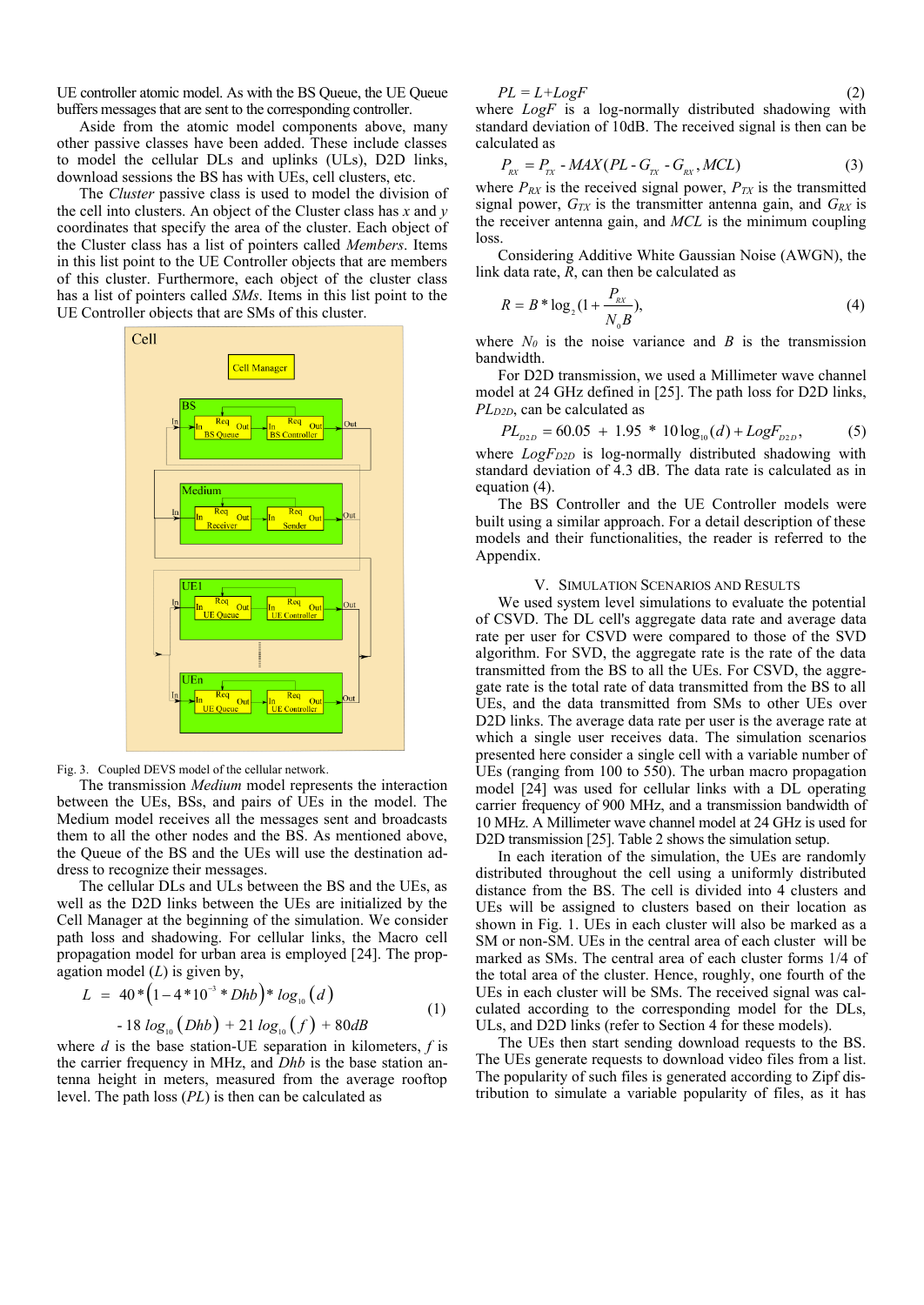been established that this is a good model for video files popularity [26]. Using this distribution, some files are requested more often than others are. The Zipf exponent, β, controls the relative popularity of the files. The size of the video files will be generated according to a logNormal distribution as in [27].

| TABLE II.<br><b>SIMULATION SETUP</b>      |                 |  |
|-------------------------------------------|-----------------|--|
| Parameter                                 | Value           |  |
| Cellular Channel BW (MHz)                 | 10              |  |
| Cell Range (m)                            | 500             |  |
| Number of clusters                        | $\overline{4}$  |  |
| BS antenna gain (dB)                      | 12              |  |
| BS transmission power (dBm)               | 43              |  |
| UE antenna gain (dB)                      | $\mathbf{0}$    |  |
| UE transmission power (dBm)               | 21              |  |
| Noise spectral density (dBm)              | $-174$          |  |
| Antenna height (m)                        | 15              |  |
| Transmission model                        | <b>UTRA-FDD</b> |  |
| Carrier frequency                         | 900MHz          |  |
| File requests                             | 20              |  |
| File size range                           | 1-100 Megabytes |  |
| Area configuration                        | Urban           |  |
| Piece size (KB)                           | 512             |  |
| Number of files                           | 500             |  |
| D2D Channel BW (MHz)                      | 50              |  |
| D2D Carrier frequency                     | 24 GHz          |  |
| D2D transmitter TX Power (dBm)            | 23              |  |
| D2D Large-scale fading std deviation (dB) | 4.3             |  |
| D2D Receiver noise figure (dB)            | 9               |  |
| D2D TX/RX Height from Ground (m)          | 1.5             |  |

Each UE sends one request at a time, and after downloading the whole file, the UE will attempt to generate another request. Before generating each request, a UE waits for a random period according to a Poisson distribution with mean of 10 seconds. Each UE will send 2 download requests in total during each iteration (i.e., each UE will download 2 files). At the end of each iteration, we calculate the cell's aggregate data rate and the mean of the average data rate per user for all users. At the end of the simulations, we calculate the mean of the cell's aggregate data rates and the mean of the average data rates from all the iterations. The number of iterations in the presented simulations is 30. In addition to the mean, we show the margin of error for the sample mean for each value with a confidence interval of 95%. Unless stated otherwise, the number of UEs is 500, the Zipf exponent is 1.5, and the number of requests made by each UE is 2. We chose 500 as the default number of UEs because at 500 UEs we can better see the effect of changing the number of requests or Zipf exponent values. We use two requests as a reasonable number for file requests per UE, but we also investigate different values. We also study the impact of changing the Zipf exponent.

In addition to comparing CSVD and SVD, we also use our protocol to study the improvement achieved by our algorithm when compared to the architecture in [4]. In [4], one copy of a file is kept in each cluster in one UE and the whole file is sent from that UE to the requesting UE. In our algorithm, we keep multiple copies of each piece of a file (up to a maximum number) in multiple SMs. This will make pieces available in multiple SMs, which allows further parallelism when sending

pieces, and allows more load balancing between SMs. We call this parameter, the number of cached copies of each piece.

Fig. 4 shows the cell's aggregate data rate versus the number of UEs in the network for SVD and CSVD with 1, 3, 5, and 7 cached copies, respectively. The number of cached copies indicates the maximum number of copies of each piece cached in each cluster (each copy is cached in a different SM). A 5 cached copies, for instance, means that 5 copies of a file will be saved in each cluster. This means, with 4 clusters, 20 copies will be cached in the cell.



Fig. 4. Cell's aggregate data rate vs. number of UEs. 2 requests,  $β = 1.5$ .

Fig. 4 shows the improvement of CSVD over SVD. This improvement is caused by having more resources, i.e., the millimeter wave channel used for D2D communication to send video files between UEs, as opposed to only cellular frequency resources. As such, more data will be transmitted in the cell and aggregate data rate will increase. The maximum aggregate rate achieved using the SVD is around 130 Mbps, while with the CSVD, we can achieve an aggregate rate of 180 Mbps. This means that a significant improvement of 50 Mbps on the cell's aggregate data rate can be achieved.

As we can see, there is no significant effect for the number of UEs on the aggregate data rate for SVD. There is a small increase on the aggregate data rate of SVD when the number of UEs increases from 100 up to 300 (from 128 Mbps to 130 Mbps) Beyond 300 UEs, there is no effect for increasing the number of UEs. In SVD, each cell has fixed cellular resources (for example 10 MHz cellular channel) and as the number of UEs increases, the cellular frequency resources used to transmit data to the UEs will increase until they are fully utilized. As such, we can say from Fig. 4 that with SVD, at 100 UEs, the cell is overloaded and cellular channel is fully utilized. This explains the small effect of increasing the number of UEs byond 100 on the aggregate rate with SVD.

For CSVD, the figure shows that there is an increase in the aggregate data rate with the number of UEs in the network. This is caused by having a millimeter wave channel with high bandwidth (50 MHz) used for D2D communications. As the number of UEs increases, there will be more requests, and more SMs. As such, more files will be cached and later sent from the distributed cache. Hence, the D2D channel will be further utilized and the aggregate data rate will increase. The aggregate data rate increases from 159 Mbps to 179 Mbps when the number of UEs increases from 100 to 350. However,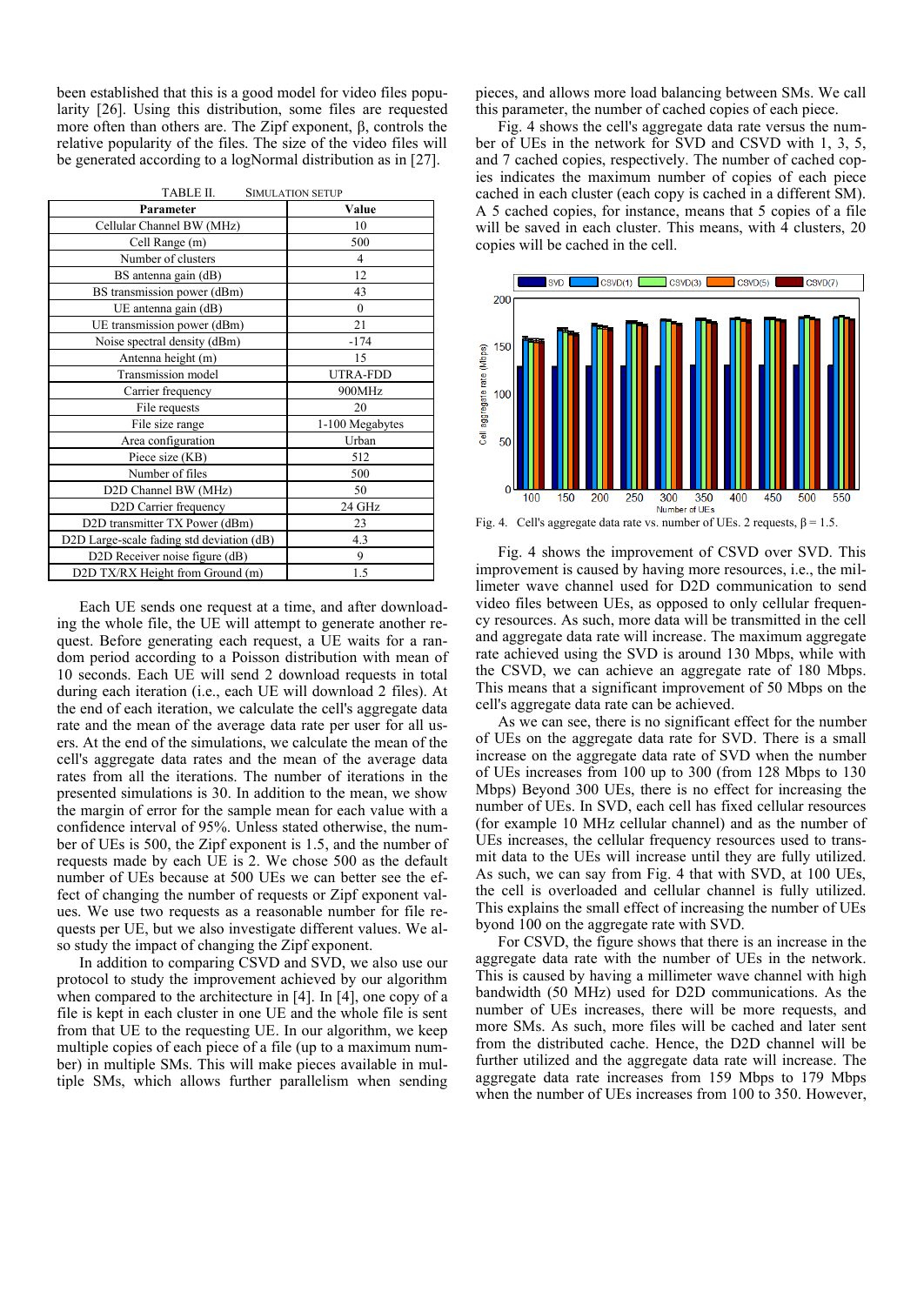the increase in the data rate slows down after 350 UEs. This is due to many reasons. First, as the number of UEs increases, a 50 UEs increment will have less effect. Second, the algorithm is also still limited by the degree of file reusability. Only few files are popular and the rest of the requested files are not. Furthermore, each UE requests only 2 files in total. Later in this section, we will show the effect of increasing file reuse.

One can see that there is no significant effect for the number of cached copies for the CSVD algorithm on the aggregate data rate, because increasing the number of cached copies will not cause much increase in the utilization of D2D channels. Because for high number of UEs, the SMs in each cluster will be busy sending pieces to the requesting UEs, even if only 1 copy of each file is cached in the cluster.

Fig. 5 shows the average data rate per user versus the number of UEs in the network for SVD and CSVD with 1, 3, 5, and 7 cached copies, respectively. The average data rate decreases with the number of Ues because the available resources (frequency resources, BS processing power) is divided over higher number of UEs. As can be seen, a significant improvement is achieved by the CSVD over the SVD. At 100 UEs, the average data rate per user is around 2 Mbps for the SVD, while the average data rate per user is around 5.6 Mbps for the CSVD with a number of cached copies of 3 or more. This is because with the CSVD, the files will be transmitted to the requesting UE in parallel from multiple sources and from the cluster cache, which speeds up the transmission process. The impact of the CSVD increases with increasing the number of users. For instance, at 550 UEs, the average data rate per user for the SVD is 0.33 Mbps, while for the CSVD and 3 cached copies it is 2.9 Mbps, which is about 9 folds improvement. As mentioned before, this is because increasing the UEs also increases the available SMs and requested and cached files. Thus, more data will be transmitted from the local cache over D2D links rather than being sent from the BS over cellulr links. As such, increasing the number of UEs will cause less decrease in the average data rate per user than in the SVD, where it decreases drastically due to dividing fixed cellular resources over higher number of users.



Fig. 5. Average data rate per user versus the number of UEs. 2 requests per user, and  $\beta = 1.5$ .

Furthermore, it can be seen from Fig. 5 that significant improvement is achieved with the CSVD when the number of cached copies is increased from 1 to 3. This improvement is

caused by having the popular files available in more SMs, which allows further parallelism when sending pieces, and allows more load balancing between SMs, which speeds up the transmission of video files to the requesting UEs.

After 3 cached copies, there is no significant effect for the number of cached copies in the cluster, which means that 3 copies in the cluster are enough, especially for low number of UEs. This is explained in the following. The BS sends a piece to a SM directly (STSM) if the number of copies in the cluster is less than the intended number of cached copies. Otherwise, the piece will be sent to the SM from the distributed cache. Hence, increasing the number of cached copies will increase the average data rate up to a certain point. After some point increasing the number of cached copies beyond a certain value might cause a slight reduction in the average data rate, as too many copies will need to be sent to SMs from the BS over cellular links even when enough copies are already cached in the cluster. This explains why the average data rate for CSVD with 7 cached copies is slightly less than that of CSVD with 3 and 5 cached copies. This also depends on the number of UEs in the cluster. If the number of UEs in the cluster is large, there will be too many requests and hence it is worth it to cache a file in many SMs. However, if the number of UEs is small, caching files in too many SMs might cause a reduction in the average data rate as explained above. This explains why the average data rates for CSVD with 3 cached copies is slightly higher than that with 5 cached copies when the number of UEs is less than 350, and the other way for number of UEs greater than 350.

The Zipf exponent  $\beta$  controls the relative popularity of files. Higher values of β lead to higher content reuse. This means that higher β means that the popularity of the first files in the list will increase, and they will be requested more often. Fig. 6 shows the average data rate per user versus the Zipf distribution exponent for CSVD. As expected, the average data rate increases by increasing the Zipf distribution. This is because when the popularity of some files increases, they will be cached and requested by more UEs. This will increase content reuse and speeds up the transmission process as more files will be delivered from the local cache rather than from the BS over cellular links. However, the increase in the download rate will eventually stop, as the algorithm is limited by the available cellular and D2D frequency resources.



Fig. 6. Average data rate per user versus Zipf exponent for CSVD. 500 UEs and 5 cached copies.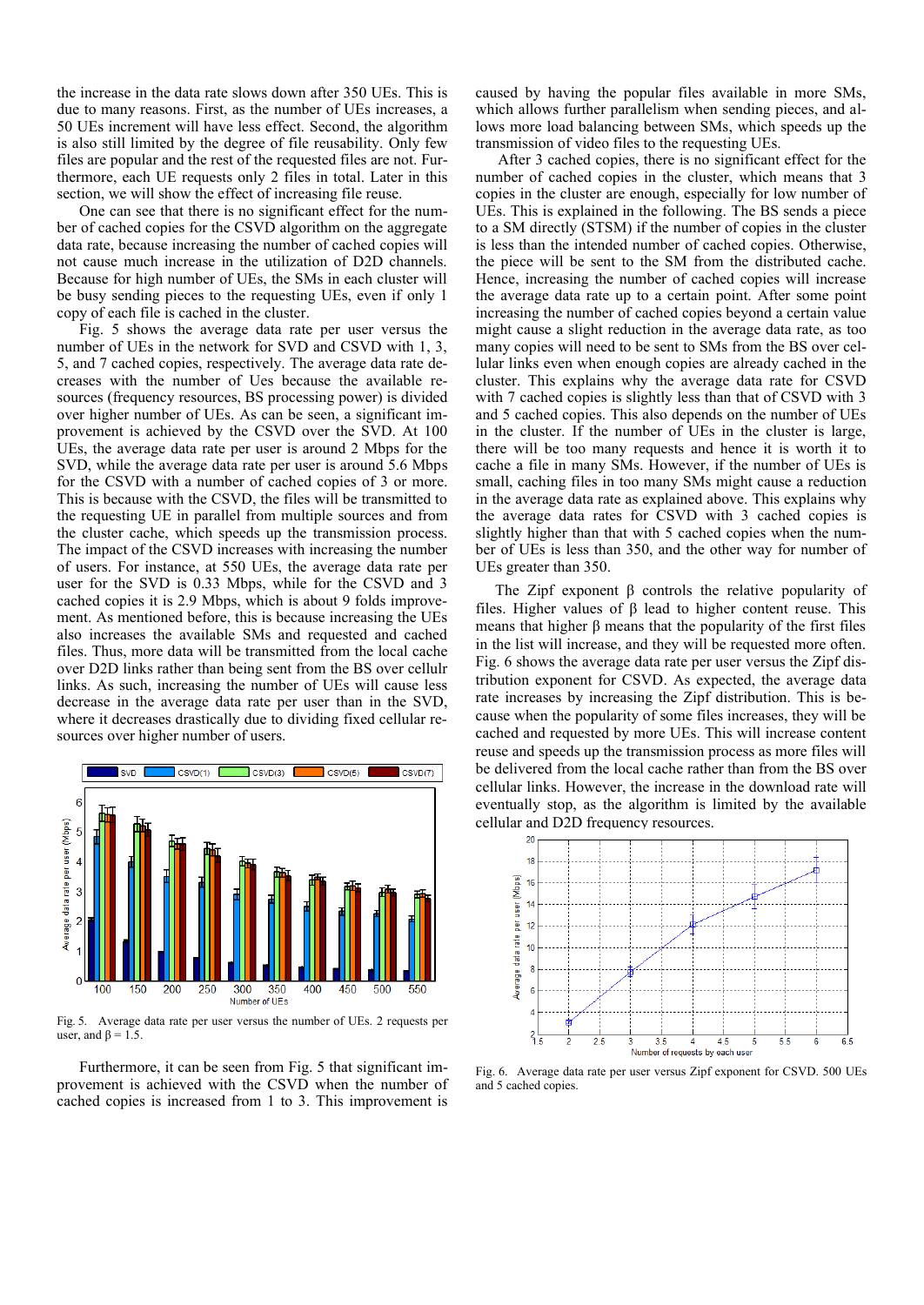Fig. 7 shows the average rate versus the number of files requested by each UE during each iteration of the simulations for CSVD. As can be seen, the average download rate increases by increasing the number of requests by users. This is because as the number of file requests increases, more files will accumulate in the cluster cache, and consequently, the cached files will be further reused by the later requests. As such, more requests will be satisfied from the cluster cache over D2D links, which results in higher average data rate per user. Fig. 7 shows that the increase in the data rate eventually starts to slow down. This is because the algorithm is still limited by the available D2D subchannels and the available cellular RBs (cellular resources are used to send Assistance Request messages to SMs).



Fig. 7. Average data rate per user versus Number of requests per user for CSVD. 500 UEs, 5 cached copies, and  $\beta$  = 1.5.

### VI. CONCLUSION

Wireless video has been one of the main drivers of wireless data traffic recently. This continuously increasing video traffic causes a major challenge to the already overburdened cellular networks. Here, we proposed the Cached and Segmented Video Download (CSVD) algorithm to improve the throughput of video transmission in cellular networks. The algorithm splits video files into pieces that are cached in selected user equipment (UEs) in the network, and employs the Device-to-Device (D2D) communication between UEs in cellular networks to exchange files' pieces. We use the Discrete Event System Specification (DEVS) formalism to model an LTE-A cellular network. The model is used to study the performance improvement achieved by the algorithm in terms of cell's aggregate video transmission rate as well as average data rate per user. Simulation results show that CSVD achieves very significant improvement over the conventional transmission approach where D2D communication is not employed. User mobility and power constraints will be considered in future work.

#### **REFERENCES**

- [1] ICT Data and Statistics Division, Telecommunication Development Bureau, ITU. "ICT facts and figures." Internet: http://www.itu.int/en/ITU-D/Statistics/Documents/facts/ICTFactsFigures2014-e.pdf. Apr. 2014 [Apr. 20 2015].
- [2] Cisco. "Cisco Visual Networking Index: Global Mobile Data Traffic Forecast Update." Internet: http://www.cisco.com/c/en/us/solutions/collateral/serviceprovider/visual-networking-index-vni/white\_paper\_c11-520862.html. 2015 [May 5 2015].
- [3] S. Parkvall and D. Astely, "The Evolution of LTE Towards IMT-Advanced," *Journal of Communications*, vol. 4, No. 3, pp. 146-154, 2009.
- [4] N. Golrezaei, P. Mansourifard, A. F. Molisch, and A. G. Dimakis, "Base-Station Assisted Device-To-Device Communications For High-Throughput Wireless Video Networks," *IEEE Transactions on Wireless Communications*, vol. 13, no. 7, pp. 3665-3676, 2014.
- [5] A. Asadi, Q. Wang, and V. Mancuso, "A Survey On Device-To-Device Communication In Cellular Networks," *IEEE Communications Surveys and Tutorials*, vol. 16, no. 4, pp. 1801 - 1819, 2014.
- [6] B. Kaufman and B. Aazhang, "Cellular networks with an overlaid device to device network," in *Proc. of Asilomar Conference on Signals, Systems and Computers*, 2008, pp. 1537–1541.
- [7] K. Doppler et al., "Device-to-device communication as an underlay to LTE-advanced networks," *IEEE Communications Magazine*, vol. 47, no. 12, pp. 42–49, 2009.
- [8] K. Doppler et al., "Device-to-device communications: functional prospects for LTE-Advanced networks," in *Proc. of IEEE ICC Workshops*, 2009, pp. 1–6.
- [9] A. Al-Habashna, G. Wainer, G. Boudreau, and R. Casselman. "Improving Wireless Video Transmission in Cellular Networks using D2D Communication." Canada. Provisional patent P47111. May 2015<br>B. Cohen. "The BitTorrent protocol specification,"
- [10] B. Cohen. "The BitTorrent protocol specification," Internet: http://bittorrent.org/beps/bep\_0003.html. Oct 2013 [May 5 2014].
- [11] R. Clarke, "Expanding mobile wireless capacity: The challenges presented by technology and economics," *Telecommunications Policy*, vol. 38, no. 8-9, pp. 693-708, 2014.
- [12] V. Chandrasekhar, J. Andrews, and A. Gatherer, "Femtocell networks: a survey," *IEEE Communications Magazine*, vol. 46, no. 9, pp. 59–67, 2008.
- [13] H. Ahlehagh and S. Dey, "Hierarchical video caching in wireless cloud: Approaches and algorithms," in *Proc. IEEE ICC*, 2012, pp. 7082–7087.
- [14] M. A. Maddah-Ali and U. Niesen, "Decentralized caching attains orderoptimal memory-rate tradeoff," Accepted in *IEEE/ACM* Transactions on Networking, arXiv preprint arXiv:1301.5848, 2014.
- [15] S. A. Chellouche et al., "Home-box-assisted content delivery network for Internet video-on-demand services," in *Proc. IEEE ISCC*, 2012, pp. 544–550.
- [16] H. J. Kang et al., "Mobile caching policies for device-to-device (D2D) content delivery networking," in *INFOCOM WKSHPS*, 2014, pp. 299 - 304.
- [17] M. Ji, G. Caire, and A. F. Molisch, "Wireless Device-to-Device Caching Networks: Basic Principles and System Performance," Submitted to *Networking and Internet Architecture*, arXiv preprint arXiv:1305.5216v2, 2014.
- [18] M. Ji, G. Caire, and A. F. Molisch, "Fundamental Limits of Caching in Wireless D2D Networks," Submitted to *IEEE Transactions on Information Theory*, arXiv preprint arXiv:1405.5336v1, 2014.
- [19] Y. Zhang, L. Song, W. Saad, Z. Dawy, and Z. Han, "Contract-Based Incentive Mechanisms for Device-to-Device Communications in Cellular Networks," IEEE Journal on Selected Areas in Communications, pp. 1- 12, 2015.
- [20] L. Gao, J. Huang, Y. Chen, and B. Shou, "Contract-based cooperative spectrum sharing," IEEE Transactions on Mobile Computing, vol. 13, no. 1, pp. 174–187, 2014.
- [21] L. Duan, T. Kubo, K. Sugiyama, J. Huang, T. Hasegawa, and J. Walrand, "Motivating smartphone collaboration in data acquisition and distributed computing," IEEE Transactions on Mobile Computing, vol. 13, no. 10, pp. 2320–2333, 2014.
- [22] B. Zeigler, H. Praehofer, and T. Kim, Theory of modeling and simulation. San Diego: Academic Press, 2000.
- [23] G. Wainer, Discrete-event modeling and simulation: a practitioner's approach. Boca Raton: CRC/Taylor & Francis Group, 2009.
- [24] 3rd Generation Partnership Project, "Technical Report 36.942, V12.0.0," 2014.
- [25] A. Al-Hourani, S. Chandrasekharan, and S. Kandeepan, "Path loss study for millimeter wave device-to-device communications in urban environment," *in Proc. ICC*, 2014, pp. 102-107.
- [26] M. Cha et al., "I tube, you tube, everybody tubes: analyzing the world's largest user generated content video system". *in Proc. ACM SIGCOMM conference on Internet measurement*, 2007, pp. 1–14.
- [27] S. Ahsan et al., Characterizing Internet Video for Large-scale Active Measurements, Submitted to the *Networking and Internet Architecture*, arXiv preprint arXiv:1408.5777v1, 2014.